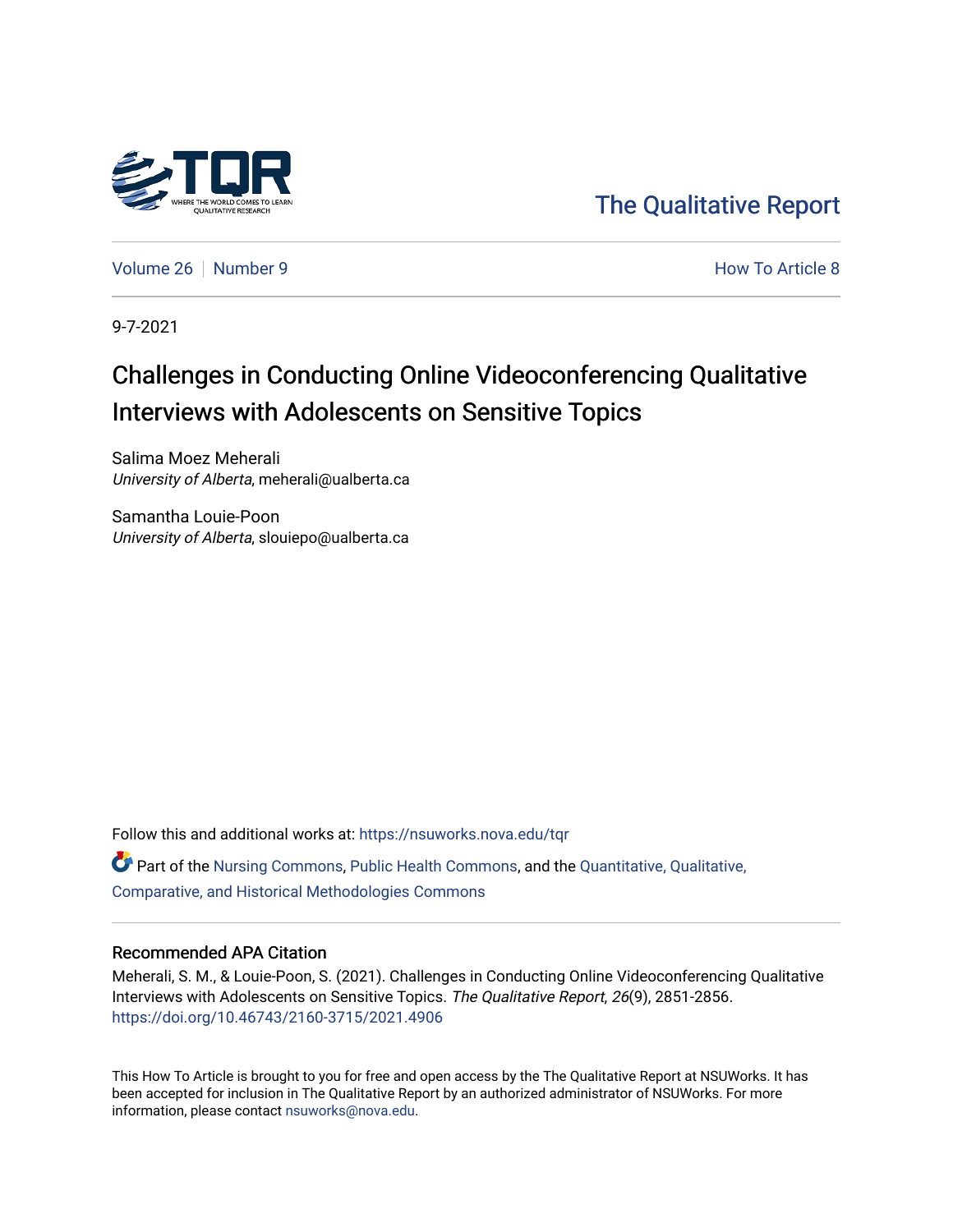# **Qualitative Research Graduate Certificate** Indulge in Culture Exclusively Online . 18 Credits



# Challenges in Conducting Online Videoconferencing Qualitative Interviews with Adolescents on Sensitive Topics

# Abstract

In the wake of COVID-19, researchers are seeking innovative data-collection methods. Computermediated communication platforms have played a pivotal role among these pursuits. However, conducting online interviews present challenges to both researchers and participants. Online datacollection forces researchers to give up control over the study environment due to the varying location participants partake in interviews. Consequently, researchers can no longer fully guarantee the confidentiality and privacy of the researcher-participant conversations. Participants may face difficulties if being asked to disclose private information in the presence of family members. These challenges are heightened when conducting online interviews with adolescents on sensitive topics. Thus, attention to the rigour of qualitative research is a fundamental consideration given these limitations in technical and social conventions with the use of online data-collection methods. Despite the host of challenges, online interviewing creates valuable opportunities for researchers to rise to the challenge of social distancing in their data-collection efforts.

# Keywords

interviewing, online, sensitive topics, young people

# Creative Commons License



This work is licensed under a [Creative Commons Attribution-Noncommercial-Share Alike 4.0 International](https://creativecommons.org/licenses/by-nc-sa/4.0/)  [License](https://creativecommons.org/licenses/by-nc-sa/4.0/).

### Acknowledgements

This project was supported by The Kule Institute for Advanced Study (KIAS) [grant number: RES0047307]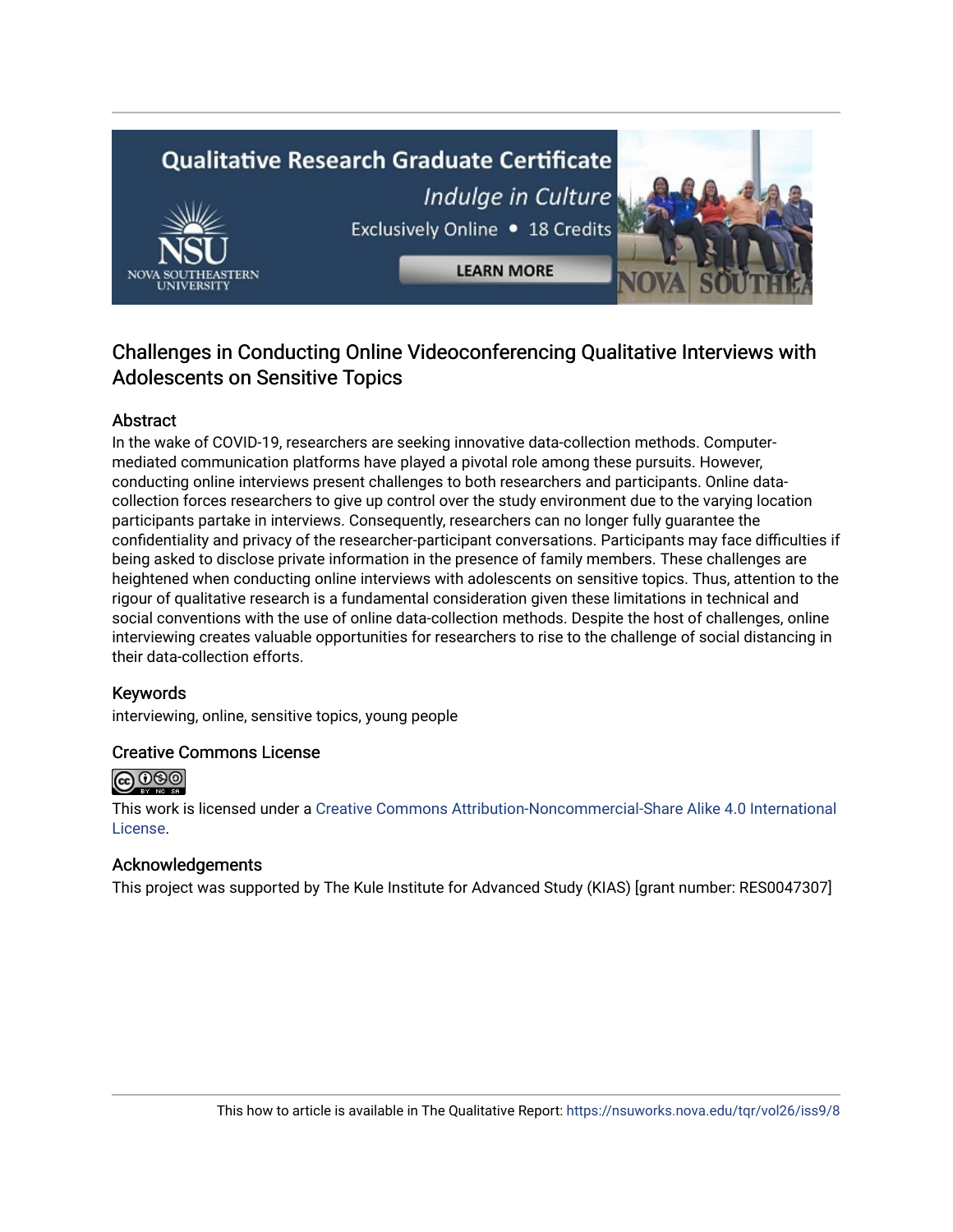

# **Challenges in Conducting Online Videoconferencing Qualitative Interviews with Adolescents on Sensitive Topics**

Salima Meherali and Samantha Louie-Poon University of Alberta, Edmonton, Alberta, Canada

In the wake of COVID-19, researchers are seeking innovative data-collection methods. Computer-mediated communication platforms have played a pivotal role among these pursuits. However, conducting online interviews present challenges to both researchers and participants. Online data-collection forces researchers to give up control over the study environment due to the varying location participants partake in interviews. Consequently, researchers can no longer fully guarantee the confidentiality and privacy of the researcherparticipant conversations. Participants may face difficulties if being asked to disclose private information in the presence of family members. These challenges are heightened when conducting online interviews with adolescents on sensitive topics. Thus, attention to the rigour of qualitative research is a fundamental consideration given these limitations in technical and social conventions with the use of online data-collection methods. Despite the host of challenges, online interviewing creates valuable opportunities for researchers to rise to the challenge of social distancing in their data-collection efforts.

*Keywords:* interviewing, online, sensitive topics, young people

We have all been impacted by the COVID-19 pandemic in our personal, social, and professional capacities. We are asked to engage in the practice of physical distancing, which thus limits our in-person contact not only with our community of researchers, but also with our broader communities, research partners, and study participants. Advances in information and communication technologies have created unique opportunities for interviewing research participants (Kenny, 2005; Lobe et al., 2020; i.e., online computer-mediated communications technology such as Zoom, Skype, Webex, etc.). Yet physical distancing presents challenges to researchers engaged in qualitative health research. Given the recency of the COVID-19 pandemic, the challenges associated with online data collection remain an underexplored area of research.

# **Adolescent Participation in Qualitative Research**

Adolescents' inclusion in research has increased exponentially in recent decades among the social sciences and health disciplines (Duncan et al., 2009; Kirk, 2007; Laenen, 2009; Schelbe et al., 2015). Historically, adolescents were viewed as incompetent, passive, conforming, immature, incomplete, and highly vulnerable participants whose participation would be unreliable, and susceptible to adult suggestion; and they would ultimately provide less legitimate knowledge (Farrell, 2005; Laenen, 2009; Mason & Hood, 2011). Shaping current trends towards the greater inclusion of historically marginalized voices in research are the evolving views that children and adolescents are competent research participants (Kirk, 2007; Mason & Hood, 2011; Schelbe et al., 2015). These competencies are viewed in the unique set of expertise that adolescents' knowledge on adolescent-specific health-related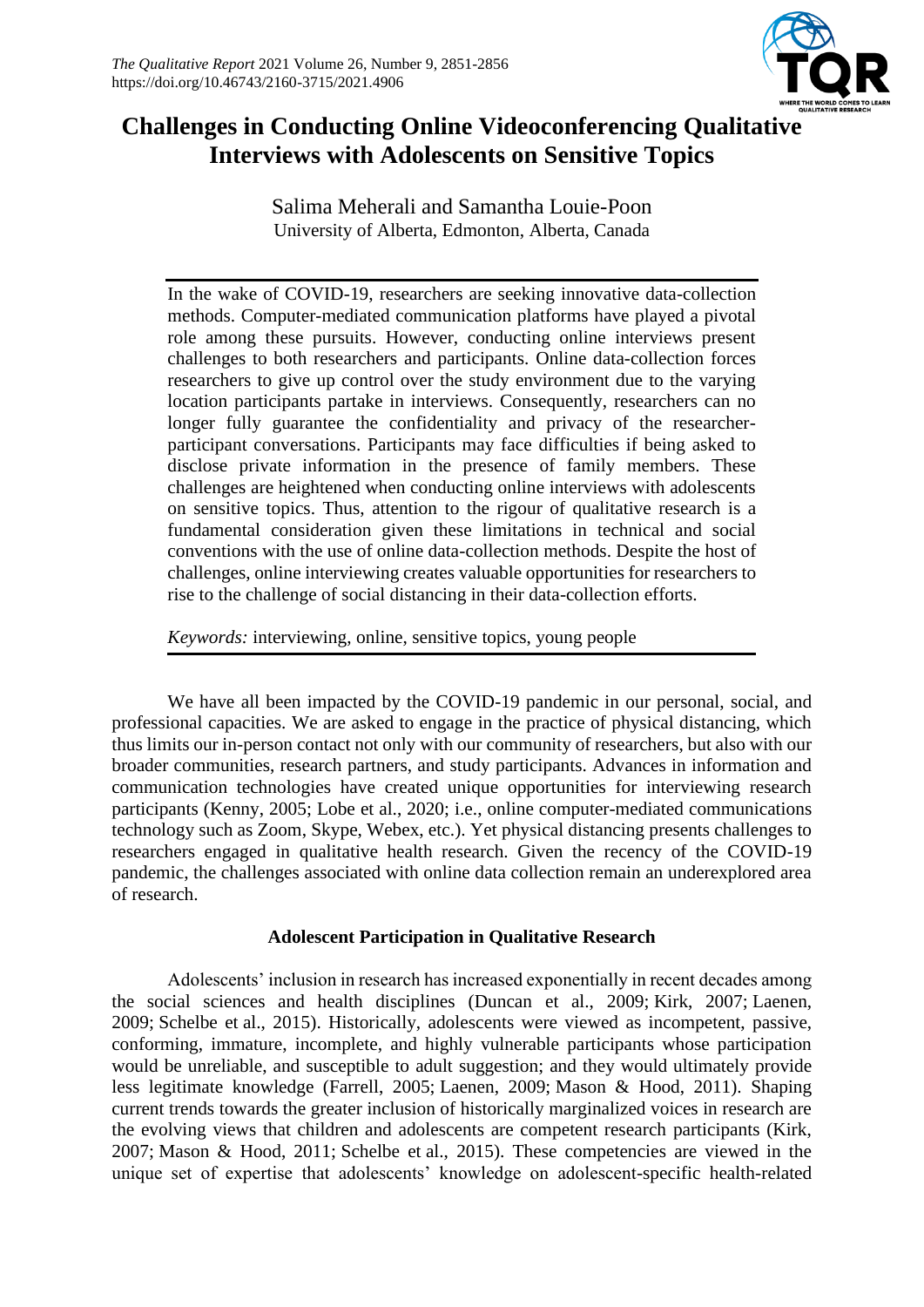decisions offers (Schelbe et al., 2015). Accordingly, these insights provide invaluable guidance in research by shaping the development of adolescents' appropriate research outputs. With the increased trend towards using social constructionist frameworks in research, adolescents have become active social actors capable of shaping the world around them (Kirk, 2007; Mason & Hood, 2011).

In research with adolescents, qualitative research approaches have advantages in navigating the frequent unequal power dynamics in research. These include flexibility in responding appropriately to varied literacy and assertiveness levels, encouragement of the voices and autonomy of participants, and the opportunity to understand how adolescents think about and experience the world (Schelbe et al., 2015). Other strategies to mitigate the power imbalances in qualitative research include encouraging collaborative, reciprocal interactions; for example, reciprocity in asking and answering questions reduces imbalances and conveys that the researcher is not looking for one "right answer." Despite these advantages, researching sensitive topics such as mental health issues, substance abuse, and sexual and reproductive health with adolescents challenges qualitative researchers. Sensitive topics have ethical implications specifically related to the duty of care for researchers, participants, analysts, transcribers, and readers. This should be a paramount component of any research design; several examples of these ethical implications are available in the literature (Decker et al., 2011). In this paper, however, we focus on the challenges that researchers face in conducting online interviews by using computer-mediated communication technology for qualitative data collection with adolescents on sensitive topics such as the sexual and reproductive health of adolescents. We acknowledge that both ethical and methodological implications are equally relevant and should receive careful and thorough consideration.

### **Challenges in Conducting Online Qualitative Data Collection on Sensitive Topics with Adolescents**

With the COVID-19 global pandemic, physical and social distancing mandates are restricting traditional face-to-face investigations. To researchers' benefit, advances in information and communication technologies offer new opportunities for interviewing research participants. Specifically, online data-collection tools and videoconferencing platforms have been critical and ensure that researchers continue to pursue new knowledge during this time. However, conducting interviews online means adapting researchers' ethical obligations to their participants.

Conducting online qualitative interviews with adolescents on sensitive topics brings forth a host of challenges for both researchers and participants. Given the lack of control over the location in which participants take part in interviews or over the way that internet platforms retain information, researchers can no longer fully guarantee the confidentiality of the information that participants share and the privacy of the conversations. Participants face the difficulty of researchers asked them to share private information with them when parents or older members of the family are at home with them. For example, in our study on immigrant adolescents' sexuality and their experiences with sexual and reproductive health needs, we experienced many challenges in conducting online interviews. During our face-to-face interviews, the participants more freely and openly disclosed intimate and personal experiences that they perceived as embarrassing, humiliating, or awkward. However, when we conducted the same interviews through online video conferencing because of COVID-19 restrictions, the participants were hesitant to share their personal stories because of the fear that their parents or siblings would hear their conversations. Most of them used Chatbox and said, "*My mother or elder sister can hear our conversation, I can't talk about it now.*" In our study, many participants refused to answer some of the questions for this reason, which increased the rate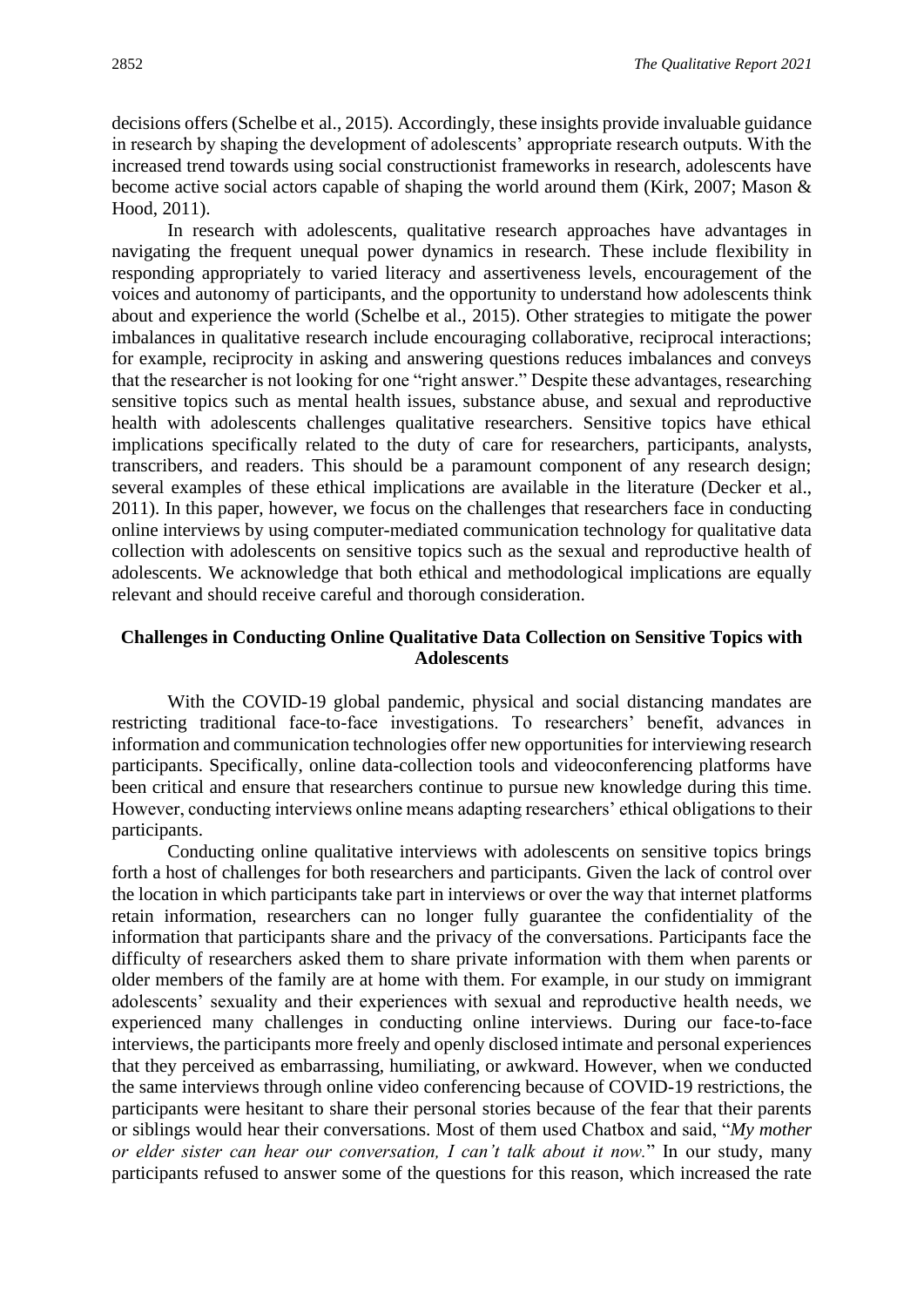of participant dropout in the research study because of the fear that their family members would hear their personal sexuality experiences.

Accordingly, the research environment is an important aspect to consider in conducting online interviews with young participants on sensitive topics. The physical and socialdistancing measures have forced many people to work from home, and it is difficult to ensure the privacy and confidentiality of participants' information in online interviews. The impossibility of knowing whether people are present during interviews can lead to researchers' misinterpretation of visual cues such as smiles or the turning of the head that can be nonverbal cues that are relevant to the conversation or responses about the presence of others in the room. To mitigate this, the interviewers wrote notes on the participants' perceptions of what was occurring in the participants' environment—for example, "Participant looking at someone else in the room and shaking head in response to a question/comment from them"—to document the potential role of the surrounding environment during online interviews. However, many times participants do not turn on their cameras during the individual interviews, which makes it difficult to gain insights into their environment. Specifically, researchers will be unable to observe or respond to visual cues and will potentially lose contextual data when they conduct the interviews.

Despite the suitability of online data collection to facilitate innovative and long-distance communication, it limits human contact. This is particularly heightened when the participants' cameras are turned off. The lack of physical or tangible presence compromises the establishment of rapport with research participants. This is critical given the importance of developing researcher-participant relationships to gather rich data on sensitive topics from adolescents.

### **Discussion**

Grappling with the benefits and challenges of our progressively digital world is of critical importance to researchers. Paramount to the realities of the COVID-19 global pandemic, the use of computer-mediated communication applications and platforms have played a pivotal role in continuing to generate research. Researchers' ability to adapt their datacollection methods to strictly online has illuminated significant benefits for future research pursuits. Specifically, online interviews have the advantage of being cheap, convenient, and beneficial in situations in which participants face barriers in transportation. The use of technologies to conduct interviews might be more attractive to adolescent research participants than the traditional face-to-face interview methods.

Nonetheless, significant challenges, particularly in research on sensitive topics with young participants, emerge with the use of computer-mediated-communication to collect data. Attention to the rigour of the study is fundamental given the limitations of technical and social conventions that surface with the use of these data-collection methods. Effective datacollection methods ensure qualitative rigour and the collection of rich, high-quality data (Mackieson et al., 2019; Meadows, 2003; Nelson, 2008). Matters of data credibility, transferability, dependability, and confirmability are fundamental to the achievement of rigour (Meadows, 2003; Nelson, 2008). Yet, as the case scenario above demonstrates, they become compromised in online interviews given researchers' restricted control over the study environment. This has a significant impact on the quality of the collected data and the potential contributions to knowledge in the field.

Qualitative researchers can never fully neutralize their biases; however, minimizing the potential effects of biases is fundamental to qualitative research design (Mackieson et al., 2019; Nelson, 2008; Rettke et al., 2018). Key components of rigorous qualitative research methods include researchers' persistent observation, the use of triangulation, member checking, and the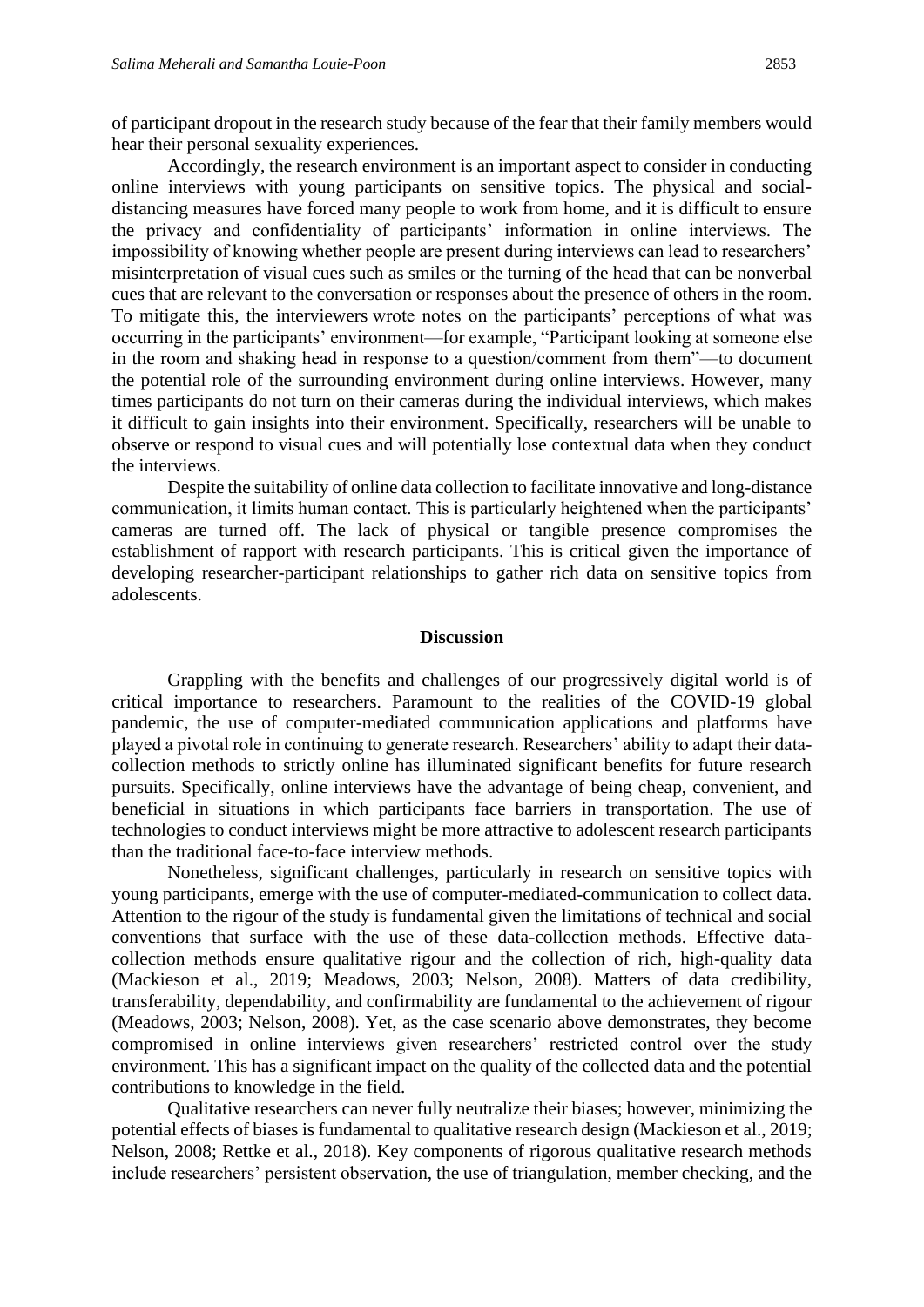contextualization of data through reflexive journaling (Nelson, 2008; Rettke et al., 2018). The use of computer-mediated-communication, however, introduces, ambiguity into the online dialogue between researchers and participants. Specifically, the participants' external environments can significantly hinder the content that they disclose and how they do so. Researchers' interviews of adolescent participants on sensitive topics heighten the impact of the external environment. As a result, adolescents' descriptions of a phenomenon in a sensitive topic might lack depth and reveal significant biases in their attempt to avoid being overheard or watched by family members. This can ultimately decrease the quality of the data on sensitive topics. Furthermore, researchers remain unaware of the surrounding external environments of the participant during their data collection. Without the ability to observe beyond the participants' immediate surroundings that are within camera range during interviews, collecting field notes to document their behaviours and engaging in reflexivity (McBrien, 2008) lend limited or incorrect insight into the data. The coupling of participants' external environments and researchers' inability to navigate these surroundings can lead to inaccurate conclusions in the research findings (Yardley, 2000). This raises the fundamental question of the suitability of online interviews in exploring sensitive topics with adolescent participants.

Qualitative researchers' careful planning and documentation can offer guidance during these uncertain times. Moreover, opportunities to engage in member checking and triangulation are still options when they use computer-mediated-communication platforms to collect data (McBrien, 2008; Nelson, 2008). Although online data collection forces researchers to give up control over the study environment, these familiar methods to enhance qualitative rigour can resolve their unfamiliarity with computer-mediated communication in research. These recommendations are indeed preliminary and limited; thus, it is critical to continue to navigate the benefits and challenges of computer-mediated communication as an effective qualitativeresearch data-collection method. Despite some of the challenges that we have highlighted in this paper, online interviewing creates valuable opportunities for researchers to rise to the challenge of social distancing in their data-collection efforts.

#### **References**

- Decker, S., Naugle, A., Carter-Visscher, R., Bell, K., & Seifert, A. (2011). Ethical issues in research on sensitive topics: Participants' experiences of distress and benefit*. Journal of Empirical Research on Human Research Ethics*, *6*(3), 55-64. [https://doi.org/10.1525/jer.2011.6.3.55](https://doi.org/10.1525%2Fjer.2011.6.3.55)
- Duncan, R. E., Drew, S. E., Hodgson, J., & Sawyer, S. M. (2009). Is my mum going to hear this? Methodological and ethical challenges in qualitative health research with young people. *Social Science & Medicine, 69*(11), 1691–1699. doi: 10.1016/j.socscimed.2009.09.001
- Farrell, A. (2005). *Ethical research with children.* Open University Press.
- Kenny, A. J. (2005). Interaction in cyberspace: An online focus group. *Journal of Advanced Nursing, 49*(4), 414–422.<https://doi.org/10.1111/j.1365-2648.2004.03305.x>
- Kirk, S. (2007). Methodological and ethical issues in conducting qualitative research with children and young people: A literature review. *International Journal of Nursing Studies, 44*(7), 1250–1260. doi: 10.1016/j.ijnurstu.2006.08.015
- Laenen, F. V. (2009). "I don't trust you, you are going to tell," adolescents with emotional and behavioral disorders participating in qualitative research. *Child: Care, Health, and Development, 35*(3), 323–329. [https://doi.org/10.1177/1473325014556792](https://doi.org/10.1177%2F1473325014556792)
- Lobe, B., Morgan, D., & Hoffman, K. A. (2020). Qualitative data collection in an era of social distancing. *International Journal of Qualitative Methods, 19*, 1–8. [https://doi.org/10.1177/1609406920937875](https://doi.org/10.1177%2F1609406920937875)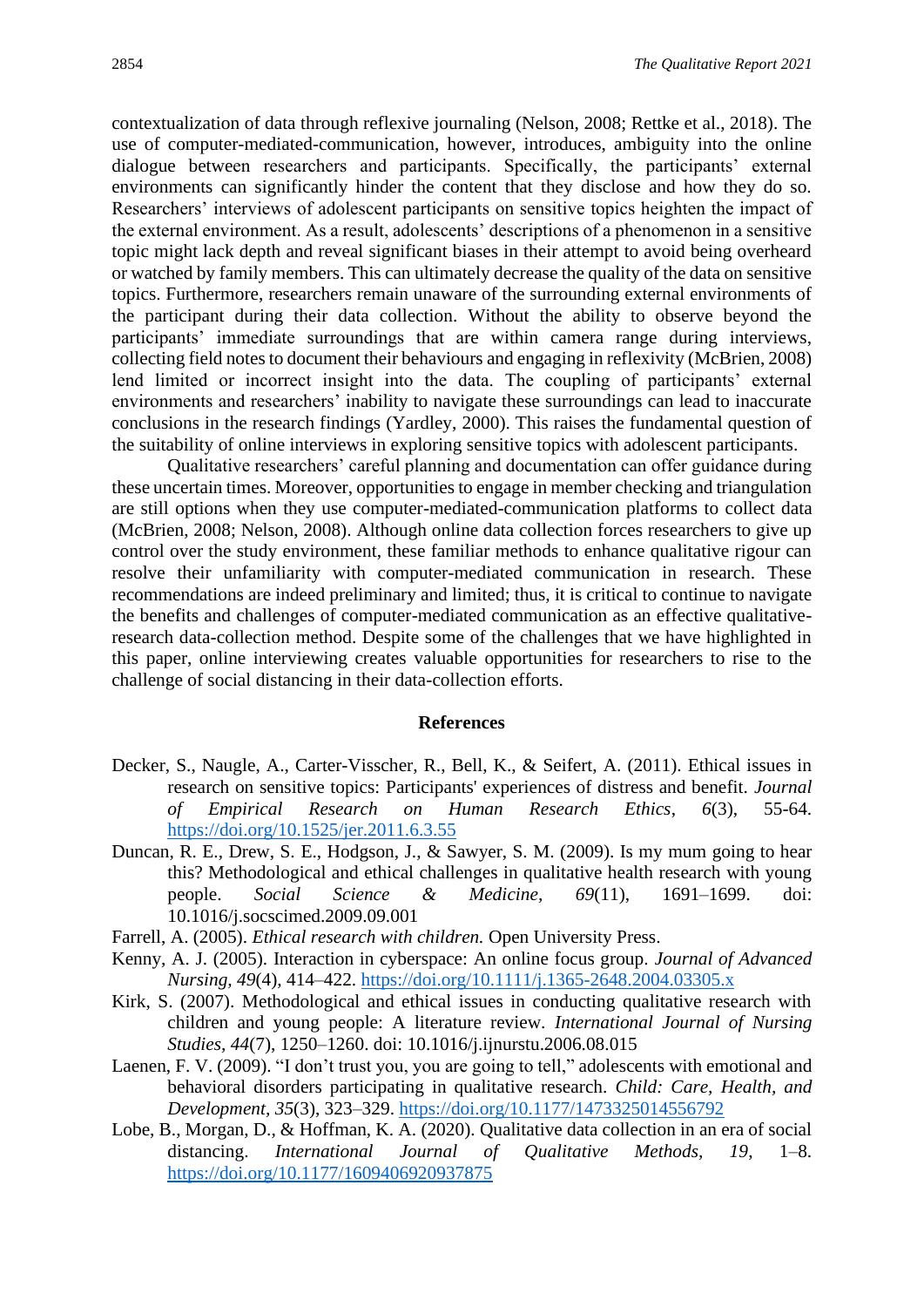- Mackieson, P., Shlonsky, A., & Connolly, M. (2019). Increasing rigor and reducing bias in qualitative research: A document analysis of parliamentary debates using applied thematic analysis. *Qualitative Social Work, 18*(6), 965–980. [https://doi.org/10.1177/1473325018786996](https://doi.org/10.1177%2F1473325018786996)
- Mason, J., & Hood, S. (2011). Exploring issues of children as actors in social research. *Children and Youth Services Review, 33*(4), 490–495. <https://doi.org/10.1016/j.childyouth.2010.05.011>
- McBrien, B. (2008). Evidence-based care: Enhancing the rigour of a qualitative study. *British Journal of Nursing, 17*(20), 1286–1289. doi: 10.12968/bjon.2008.17.20.31645
- Meadows, K. A. (2003). So you want to do research? An introduction to qualitative methods. *British Journal of Community Nursing, 8*(10), 464–469. doi: 10.12968/bjcn.2003.8.10.11700
- Nelson, A. M. (2008). Addressing the threat of evidence-based practice to qualitative inquiry through increasing attention to quality: A discussion paper. *International Journal of Nursing Studies, 45*(2), 316–322.<https://doi.org/10.1016/j.ijnurstu.2007.01.012>
- Rettke, H., Pretto, M., Spinchiger, E., Frei, I. A., & Spirig, R. (2018). Using reflexive thinking to establish rigour in qualitative research. *Nursing Research, 67*(6), 490–497. doi: 10.1097/NNR.0000000000000307
- Schelbe, L., Chanmugam, A., Mose, T., Saltzbur, S., Rankin, L., & Letendre, J. (2015). Youth participation in qualitative research: Challenges and possibilities. *Qualitative Social Work, 14*(4), 504–521. doi:10.1177/1473325014556792
- Yardley, L. (2000). Dilemmas in qualitative health research. *Psychology & Health, 15*(2), 215– 288. [https://doi.org/10.1080/08870440008400302](https://psycnet.apa.org/doi/10.1080/08870440008400302)

### **Author Note**

Salima Meherali (Corresponding Author) is an Assistant Professor at University of Alberta, Faculty of Nursing. She is an early career researcher and her research program comprises of three areas of inquiry –immigrant adolescent/youth in Canada, mental health and sexual and reproductive health and rights of immigrant youth in Canada and in the developing world, and Theorizing gender intersections within vulnerable populations. As a principal investigator, she has been involved in community based participatory action research projects to actively engage with adolescents/youth to evaluate their mental health and sexual and reproductive health needs in Canada and in global health context. Correspondence regarding this article can be addressed directly to: [meherali@ualberta.ca.](mailto:meherali@ualberta.ca)

Samantha Louie-Poon is a Registered Nurse and Graduate Research Assistant at the University of Alberta. She holds a Bachelor of Science in Nursing (BScN) and is currently pursuing a Doctor of Philosophy (PhD) degree with the Faculty of Nursing at the University of Alberta. Her research work is geared towards addressing the gap between child health knowledge translation practices and health equity. Specifically, she will be tackling racism in the healthcare sector by seeking impactful solutions that integrate anti-racism as a key commitment in the development and provision of knowledge translation.

**Acknowledgements:** This project was supported by The Kule Institute for Advanced Study (KIAS) [grant number: RES0047307]

Copyright 2021: Salima Meherali, Samantha Louie-Poon, and Nova Southeastern University.